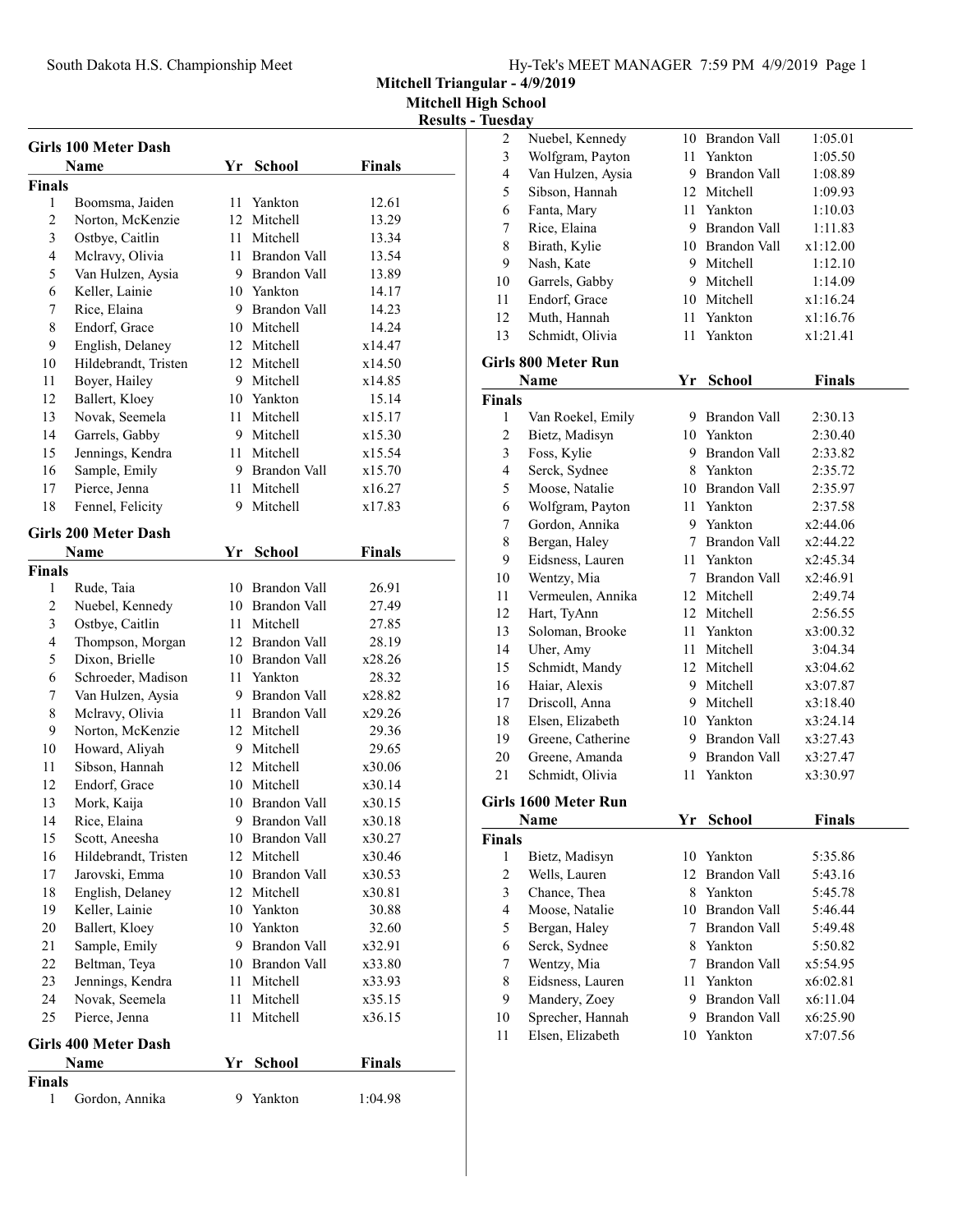Mitchell High School

Results - Tuesday

|                    | Girls 3200 Meter Run            |    |                        |                        |  |
|--------------------|---------------------------------|----|------------------------|------------------------|--|
|                    | Name                            |    | Yr School              | <b>Finals</b>          |  |
| <b>Finals</b>      |                                 |    |                        |                        |  |
| 1                  | Wentzy, Katie                   |    | 9 Brandon Vall         | 12:14.34               |  |
| $\overline{c}$     | Rief, Allison                   |    | 12 Brandon Vall        | 12:21.83               |  |
|                    | Girls 100 Meter Hurdles         |    |                        |                        |  |
|                    | Name                            |    | Yr School              | <b>Finals</b>          |  |
| <b>Finals</b>      |                                 |    |                        |                        |  |
| 1                  | Dixon, Brielle                  |    | 10 Brandon Vall        | 15.99                  |  |
| 2                  | Rude, Taia                      |    | 10 Brandon Vall        | 16.06                  |  |
| 3                  | Oswald, Kelsey                  |    | 11 Yankton             | 16.15                  |  |
| $\overline{4}$     | Hohrman, Cassie                 |    | 12 Mitchell            | 18.69                  |  |
| 5                  | Hallstrom, Emma                 |    | 9 Brandon Vall         | 20.15                  |  |
| 6                  | Beeman, Kate                    |    | 9 Yankton              | 20.44                  |  |
| 7                  | Lemer, Sydney                   |    | 9 Mitchell             | 21.30                  |  |
| 8                  | Haring, Taylor                  |    | 9 Mitchell             | 21.55                  |  |
| 9                  | Hansen, Nichole                 |    | 9 Brandon Vall         | x22.53                 |  |
| 10                 | Lauritzen, Allison              |    | 9 Brandon Vall         | x22.69                 |  |
| 11                 | Weber, Lily                     |    | 9 Brandon Vall         | x22.92                 |  |
|                    | <b>Girls 300 Meter Hurdles</b>  |    |                        |                        |  |
|                    | Name                            | Yr |                        |                        |  |
|                    |                                 |    | <b>School</b>          | <b>Finals</b>          |  |
| <b>Finals</b><br>1 |                                 |    | 10 Brandon Vall        | 47.90                  |  |
| 2                  | Rude, Taia<br>Oswald, Kelsey    |    | 11 Yankton             | 50.43                  |  |
| 3                  | Dixon, Brielle                  |    | 10 Brandon Vall        |                        |  |
| $\overline{4}$     | Hohrman, Cassie                 |    | 12 Mitchell            | 51.47<br>56.63         |  |
| 5                  |                                 |    | 9 Yankton              |                        |  |
| 6                  | Beeman, Kate<br>Hallstrom, Emma |    | 9 Brandon Vall         | 57.52<br>58.05         |  |
| 7                  | Hansen, Nichole                 |    | 9 Brandon Vall         | x1:01.08               |  |
| 8                  |                                 |    | 9 Brandon Vall         | x1:03.79               |  |
| 9                  | Lauritzen, Allison              |    | 9 Brandon Vall         | x1:04.61               |  |
|                    | Weber, Lily                     |    |                        |                        |  |
|                    | Girls 4x100 Meter Relay         |    |                        |                        |  |
|                    | Team                            |    | Relay                  | <b>Finals</b>          |  |
| <b>Finals</b>      |                                 |    |                        |                        |  |
| 1                  | Yankton                         |    |                        | 54.45                  |  |
|                    | 1) Schroeder, Madison 11        |    | 2) Schurman, Cora 9    |                        |  |
|                    | 3) Husman, Nykki 10             |    | 4) Boomsma, Jaiden 11  |                        |  |
| 2                  | Mitchell                        |    |                        | 54.94                  |  |
|                    | 1) Norton, McKenzie 12          |    | 2) Howard, Aliyah 9    |                        |  |
|                    | 3) Hohrman, Cassie 12           |    | 4) Ostbye, Caitlin 11  |                        |  |
| 3                  | <b>Brandon Valley</b>           |    |                        | 55.71                  |  |
|                    | 1) Safar, Kennedy 10            |    |                        | 2) Jackmon, Hannah 11  |  |
|                    | 3) Jarovski, Emma 10            |    | 4) Bradfield, India 10 |                        |  |
| 4                  | Yankton                         |    | В                      | x58.04                 |  |
|                    | 1) Savey, Molly 9               |    | 2) Schmidt, Abby 9     |                        |  |
|                    | 3) Gullikson, Paige 10          |    |                        | 4) Wuebben, Madison 11 |  |
|                    | Girls 4x200 Meter Relay         |    |                        |                        |  |
|                    | Team                            |    | Relay                  | <b>Finals</b>          |  |
| <b>Finals</b>      |                                 |    |                        |                        |  |
| 1                  | Yankton                         |    |                        | 1:54.17                |  |
|                    | 1) Schroeder, Madison 11        |    | 2) Schurman, Cora 9    |                        |  |
|                    | 3) Oswald, Kelsey 11            |    |                        | 4) Boomsma, Jaiden 11  |  |
|                    |                                 |    |                        |                        |  |
|                    |                                 |    |                        |                        |  |

| 2             | <b>Brandon Valley</b>                      |              | 1:59.11                                         |
|---------------|--------------------------------------------|--------------|-------------------------------------------------|
|               | 1) Safar, Kennedy 10                       |              | 2) Jackmon, Hannah 11                           |
|               | 3) Jarovski, Emma 10                       |              | 4) Bradfield, India 10                          |
|               | Yankton                                    | Β            | DQ                                              |
|               | 1) Savey, Molly 9                          |              | 2) Schmidt, Abby 9                              |
|               | 3) Beeman, Kate 9                          |              | 4) Christensen, Emma 10                         |
|               | Mitchell                                   |              | DQ                                              |
|               | 1) Norton, McKenzie 12                     |              | 2) Howard, Aliyah 9                             |
|               | 3) Nash, Kate 9                            |              | 4) Ostbye, Caitlin 11                           |
|               | <b>Girls 4x400 Meter Relay</b>             |              |                                                 |
|               | Team                                       | <b>Relay</b> | <b>Finals</b>                                   |
| <b>Finals</b> |                                            |              |                                                 |
| 1             | Brandon Valley                             |              | 4:18.70                                         |
|               | 1) Nuebel, Kennedy 10                      |              | 2) Wells, Lauren 12                             |
|               | 3) Rude, Taia 10                           |              | 4) Van Roekel, Emily 9                          |
| 2             | Yankton                                    |              | 4:19.76                                         |
|               | 1) Gordon, Annika 9                        |              | 2) Wolfgram, Payton 11                          |
|               | 3) Serck, Sydnee 8                         |              | 4) Oswald, Kelsey 11                            |
| 3             | <b>Brandon Valley</b>                      | Β            | x4:40.62                                        |
|               | 1) Pelletier, Sydney 11                    |              | 2) Hendrick, Halayna 11                         |
|               | 3) Foss, Kylie 9                           |              | 4) Pickering, Megan 11                          |
| 4             | Yankton                                    | C            | x4:44.56                                        |
|               | 1) Bietz, Madisyn 10                       |              | 2) Fanta, Mary 11                               |
|               | 3) Eidsness, Lauren 11                     |              | 4) Soloman, Hailey 11                           |
| 5             | Yankton                                    | Β            | x4:46.36                                        |
|               | 1) Schurman, Cora 9                        |              | 2) Savey, Molly 9                               |
|               | 3) Pietila, Britta 9                       |              | 4) Christensen, Emma 10                         |
| 6             | Mitchell                                   |              | 4:59.41                                         |
|               | 1) Nash, Kate 9<br>3) Garrels, Gabby 9     |              | 2) Sibson, Hannah 12<br>4) Hohrman, Cassie 12   |
|               |                                            |              |                                                 |
|               | Girls 4x800 Meter Relay                    |              |                                                 |
|               | <b>Team</b>                                | <b>Relay</b> | Finals                                          |
| <b>Finals</b> |                                            |              |                                                 |
| 1             | Yankton                                    |              | 11:33.29<br>6                                   |
|               | 1) Soloman, Brooke 11                      |              | 2) Soloman, Hailey 11                           |
| 2             | 3) Muth, Hannah 11<br>Mitchell             |              | 4) Chance, Thea 8<br>11:37.09<br>4              |
|               |                                            |              |                                                 |
|               | 1) Hart, TyAnn 12<br>3) Haiar, Alexis 9    |              | 2) Schmidt, Mandy 12<br>4) Vermeulen, Annika 12 |
|               |                                            |              |                                                 |
|               | <b>Girls 1600 Sprint Medley</b>            |              |                                                 |
|               | Team                                       | Relay        | <b>Finals</b>                                   |
| Finals        |                                            |              |                                                 |
| 1             | Yankton                                    |              | 4:56.70                                         |
|               | 1) Keller, Lainie 10                       |              | 2) Ballert, Kloey 10                            |
|               | 3) Soloman, Hailey 11                      |              | 4) Fanta, Mary 11                               |
| 2             | <b>Brandon Valley</b>                      |              | 5:06.68                                         |
|               | 1) Safar, Kennedy 10<br>3) Mandery, Zoey 9 |              | 2) Jackmon, Hannah 11                           |
|               |                                            |              | 4) Thue, Sidney 9                               |
|               | Girls High Jump                            |              |                                                 |
|               | Name                                       | Yr School    | <b>Finals</b>                                   |
| Finals        |                                            |              |                                                 |
| 1             | Haring, Carly                              | 12 Mitchell  | 5-04.00                                         |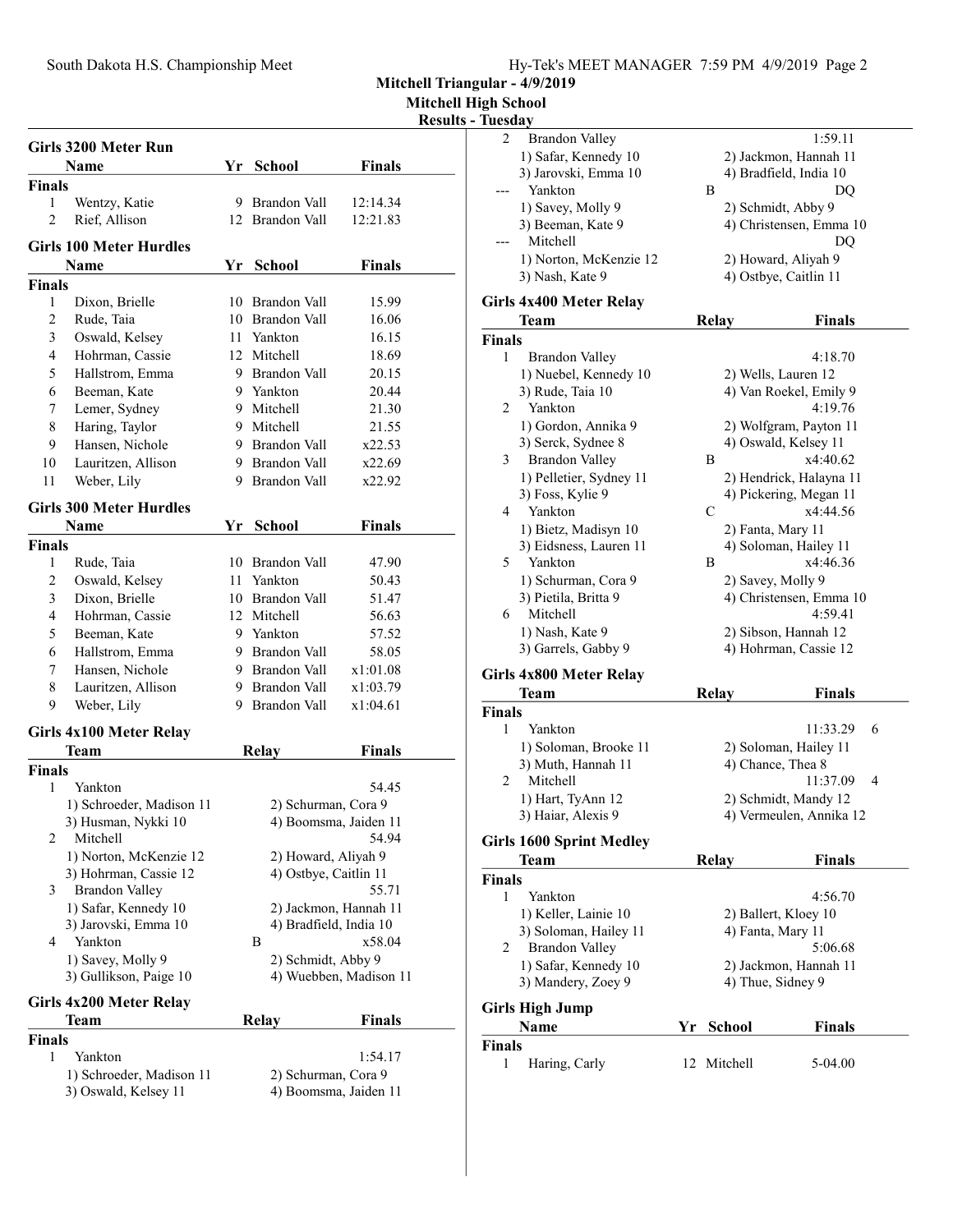Mitchell Triangular - 4/9/2019

Mitchell High School

| Finals                  | (Girls High Jump)       |      |                     |               | ілсэші |
|-------------------------|-------------------------|------|---------------------|---------------|--------|
|                         | Name                    |      | Yr School           | Finals        |        |
| $\overline{c}$          | Thompson, Morgan        | 12   | Brandon Vall        | 5-00.00       |        |
| $\mathfrak{Z}$          | Beltman, Teya           |      | 10 Brandon Vall     | 4-10.00       |        |
| 4                       | Wuebben, Madison        | 11 - | Yankton             | 4-08.00       |        |
| 5                       | Bradfield, India        |      | 10 Brandon Vall     | x4-06.00      |        |
| 6                       | Bailey, Kassidi         |      | 12 Brandon Vall     | J4-06.00      |        |
| 7                       | Uher, Amy               | 11   | Mitchell            | 4-04.00       |        |
| 7                       | Dybdahl, Bethany        |      | 9 Brandon Vall      | x4-04.00      |        |
| 7                       | Birath, Kylie           |      | 10 Brandon Vall     | x4-04.00      |        |
| 10                      | Pietila, Britta         |      | 9 Yankton           | 4-02.00       |        |
| 10                      | Haring, Taylor          |      | 9 Mitchell          | x4-02.00      |        |
| 10                      | Pietila, Gabby          |      | 11 Yankton          | 4-02.00       |        |
| 10                      | Endorf, Grace           |      | 10 Mitchell         | 4-02.00       |        |
| 10                      | Davis, Alexandria       | 11   | Brandon Vall        | x4-02.00      |        |
| ---                     | Thill, Bridget          | 12   | Mitchell            | NΗ            |        |
|                         | <b>Girls Pole Vault</b> |      |                     |               |        |
|                         | <b>Name</b>             | Yr   | <b>School</b>       | <b>Finals</b> |        |
| Finals                  |                         |      |                     |               |        |
| 1                       | Hendrick, Halayna       | 11   | Brandon Vall        | 9-00.00       |        |
| 2                       | Pelletier, Sydney       | 11   | <b>Brandon Vall</b> | J9-00.00      |        |
| $\mathfrak{Z}$          | Schulte, Miranda        |      | 12 Yankton          | J9-00.00      |        |
| $\overline{\mathbf{4}}$ | Johnson, Trinity        |      | 10 Yankton          | 8-00.00       |        |
| 5                       | Dybdahl, Bethany        |      | 9 Brandon Vall      | 7-00.00       |        |
| 5                       | Kortan, Samantha        |      | 12 Yankton          | 7-00.00       |        |
| 7                       | Mork, Kaija             |      | 10 Brandon Vall     | xJ7-00.00     |        |
| 7                       | Spencer, Rachael        |      | 9 Brandon Vall      | xJ7-00.00     |        |
| 9                       | Gilberry, Hailee        |      | 10 Yankton          | x6-00.00      |        |
| 9                       | Johnson, Alison         | 10   | Yankton             | x6-00.00      |        |
| ---                     | Cwach, Kylie            | 10   | Yankton             | NH            |        |
|                         | <b>Girls Long Jump</b>  |      |                     |               |        |
|                         | Name                    | Yr   | School              | Finals        |        |
| Finals                  |                         |      |                     |               |        |
| 1                       | Boomsma, Jaiden         | 11-  | Yankton             | 17-00.00      |        |
| 2                       | Husman, Nykki           | 10   | Yankton             | 15-06.00      |        |
| 3                       | Mclravy, Olivia         | 11   | <b>Brandon Vall</b> | 14-06.50      |        |
| 4                       | Haring, Carly           |      | 12 Mitchell         | 14-05.00      |        |
| 5                       | Howard, Aliyah          |      | 9 Mitchell          | 14-04.00      |        |
| 6                       | Wuebben, Madison        | 11   | Yankton             | 14-02.50      |        |
| $\boldsymbol{7}$        | Thoms, Lilly            | 10   | Yankton             | x13-08.00     |        |
| $\,$ $\,$               | Gullikson, Paige        | 10   | Yankton             | x13-07.00     |        |
| 9                       | Schroeder, Madison      | 11   | Yankton             | x13-06.00     |        |
| 10                      | Schmidt, Abby           | 9.   | Yankton             | x13-03.50     |        |
| 10                      | English, Delaney        | 12   | Mitchell            | 13-03.50      |        |
| 12                      | Bunker, Mya             | 12   | Brandon Vall        | 13-03.00      |        |
| 13                      | Hildebrandt, Tristen    | 12   | Mitchell            | x13-02.75     |        |
| 14                      | Johnson, Alison         | 10   | Yankton             | x13-02.00     |        |
| 15                      | Blok, Abigail           | 10   | Brandon Vall        | 12-11.50      |        |
| 16                      | Novak, Seemela          | 11   | Mitchell            | x12-10.00     |        |
| 17                      | Pietila, Britta         | 9    | Yankton             | x12-05.50     |        |
| 18                      | Peterson, Peyton        | 10   | Mitchell            | x12-04.50     |        |
| 19                      | Lemer, Sydney           | 9.   | Mitchell            | x12-00.00     |        |
| 20                      | Rippentrop, Macy        | 10   | Brandon Vall        | x11-10.00     |        |
| 21                      | Boyer, Hailey           | 9    | Mitchell            | x11-04.00     |        |

|                | <b>Results - Tuesday</b>                |    |                                |                        |
|----------------|-----------------------------------------|----|--------------------------------|------------------------|
| 22             | Haring, Taylor                          |    | 9 Mitchell                     | x11-01.00              |
| 23             | Jennings, Kendra                        |    | 11 Mitchell                    | x11-00.00              |
| 24             | Sample, Emily                           |    | 9 Brandon Vall                 | $x10-05.00$            |
|                | Pietila, Gabby                          |    | 11 Yankton                     | ND                     |
| ---            | Birath, Kylie                           |    | 10 Brandon Vall                | ND                     |
| ---            | Law, Trinity                            |    | 12 Brandon Vall                | ND                     |
| ---            | Goeden, Brooke                          |    | 11 Brandon Vall                | ND                     |
|                | <b>Girls Triple Jump</b>                |    |                                |                        |
|                | <b>Name</b>                             | Yr | <b>School</b>                  | <b>Finals</b>          |
| <b>Finals</b>  |                                         |    |                                |                        |
| 1              | Husman, Nykki                           |    | 10 Yankton                     | 33-00.00               |
| $\overline{c}$ | Thompson, Morgan                        |    | 12 Brandon Vall                | 32-10.50               |
| 3              | Bunker, Mya                             |    | 12 Brandon Vall                | 31-11.00               |
| 4              | Haring, Carly                           |    | 12 Mitchell                    | 31-10.00               |
| 5              | Wuebben, Madison                        |    | 11 Yankton                     | 30-06.00               |
| 6              | Goeden, Brooke                          |    | 11 Brandon Vall                | 30-05.00               |
| 7              | Thoms, Lilly                            |    | 10 Yankton                     | 30-03.00               |
| $\,$ $\,$      | Schmidt, Abby                           |    | 9 Yankton                      | x29-10.00              |
| 9              | Gullikson, Paige                        |    | 10 Yankton                     | x29-06.50              |
| 10             | Hildebrandt, Tristen                    |    | 12 Mitchell                    | 28-03.00               |
| 11             | Jennings, Kendra                        |    | 11 Mitchell                    | 28-01.00               |
| 12             | Johnson, Alison                         |    | 10 Yankton                     | x27-11.00              |
| 13             | Blok, Abigail                           |    | 10 Brandon Vall                | $x27-10.00$            |
| 14             | Pietila, Britta                         |    | 9 Yankton                      | x27-09.00              |
| 15             | English, Delaney                        |    | 12 Mitchell                    | x26-07.00              |
| 16             | Peterson, Peyton                        |    | 10 Mitchell                    | x26-01.00              |
| 17             | Bailey, Kassidi                         |    | 12 Brandon Vall                | $x26-00.00$            |
| 18             | Haring, Taylor                          |    | 9 Mitchell                     | x25-03.00              |
|                | Law, Trinity                            |    | 12 Brandon Vall                | ND                     |
| ---            | Rippentrop, Macy                        |    | 10 Brandon Vall                | ND                     |
| ---            | Pietila, Gabby                          | 11 | Yankton                        | ND                     |
|                | <b>Girls Shot Put</b>                   |    |                                |                        |
| <b>Finals</b>  | Name                                    | Yr | <b>School</b>                  | <b>Finals</b>          |
| 1              | Fedders, Sadie                          |    |                                |                        |
|                |                                         |    |                                |                        |
|                |                                         | 11 | Yankton                        | 31-06.50               |
| $\overline{c}$ | Scott, Aneesha                          | 10 | Brandon Vall                   | 30-10.00               |
| 3              | Behrens, Hannah                         | 11 | Brandon Vall                   | 28-11.00               |
| 4              | Vogt, Ashlyn                            | 10 | Yankton                        | 27-08.50               |
| 5              | Feterl, Ally                            | 9  | Mitchell                       | 27-01.50               |
| 6              | Mulder, Ella                            | 11 | Yankton                        | 26-07.50               |
| 7              | Salvatori, Jordynn                      |    | 10 Yankton                     | x25-07.50              |
| 8              | Oleson, Morgan                          |    | 10 Brandon Vall                | 24-02.50               |
| 9              | Haase, Reagan                           |    | 9 Brandon Vall                 | x23-11.50              |
| 10             | Reinhardt, Emily                        |    | 10 Yankton                     | x23-10.00              |
| 11             | Knippling, Kennedy                      | 9  | Mitchell                       | 23-07.50               |
| 12             | Hofer, Kiesha                           | 10 | Mitchell                       | 23-06.50               |
| 13             | Meyerink, Madison                       | 10 | Mitchell                       | x22-07.00              |
| 14             | Houser-Mertz, Jayden                    |    | 10 Brandon Vall                | $x22-06.50$            |
| 15             | Ray, Makiya                             |    | 10 Yankton                     | x21-04.50              |
| 16             | Kranz, Kimberly                         |    | 10 Brandon Vall                | x21-02.50              |
| 17             | Garry, Regan                            |    | 10 Yankton                     | x21-01.75              |
| 18<br>19       | Jorgenson-Weig, Riley<br>Silvera, Sarah | 9  | 9 Brandon Vall<br>Brandon Vall | x20-11.50<br>x18-01.00 |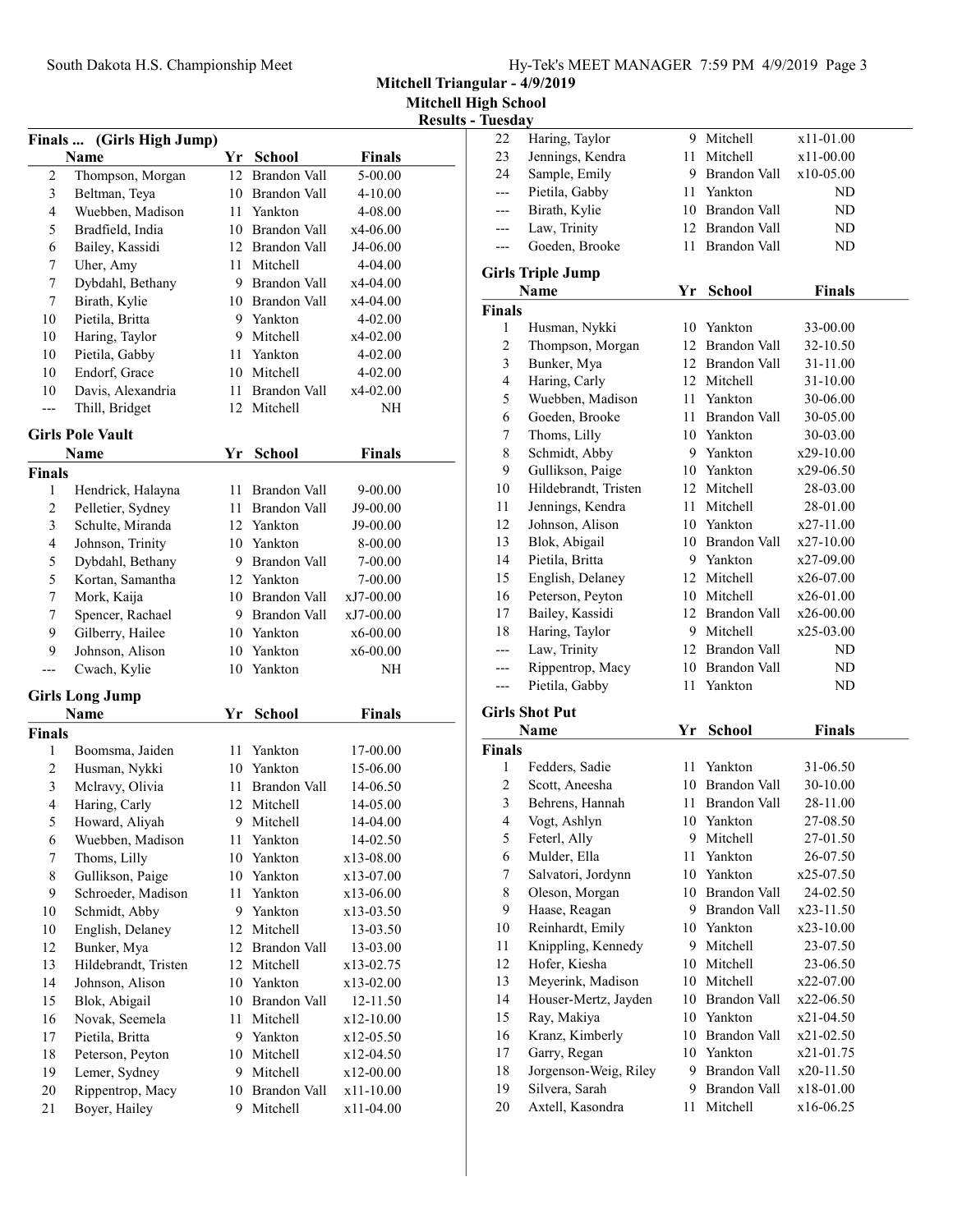Mitchell Triangular - 4/9/2019 Mitchell High School

|                         |                                  |    |                               |                            | <b>Kesul</b> |
|-------------------------|----------------------------------|----|-------------------------------|----------------------------|--------------|
| Finals                  | (Girls Shot Put)                 |    |                               |                            |              |
| 21                      | Name                             |    | Yr School<br>9 Mitchell       | <b>Finals</b><br>x14-07.50 |              |
| $---$                   | Fennel, Felicity<br>Allen, Amari |    | 10 Brandon Vall               | ND                         |              |
| $---$                   | Bottin, Lois                     |    | 11 Yankton                    | ND                         |              |
| $---$                   | Taggart, Grace                   |    | 10 Yankton                    | ND                         |              |
| ---                     | Johnson, Erin                    |    | 10 Yankton                    | ND                         |              |
|                         |                                  |    |                               |                            |              |
|                         | <b>Girls Discus Throw</b>        |    |                               |                            |              |
|                         | <b>Name</b>                      | Yr | <b>School</b>                 | <b>Finals</b>              |              |
| Finals                  |                                  |    |                               |                            |              |
| 1                       | Fedders, Sadie                   | 11 | Yankton                       | $90 - 10$                  |              |
| $\mathfrak{2}$          | Vogt, Ashlyn                     |    | 10 Yankton                    | 89-03                      |              |
| $\mathfrak{Z}$          | Behrens, Hannah                  |    | 11 Brandon Vall               | 82-04                      |              |
| $\overline{\mathbf{4}}$ | Mulder, Ella                     |    | 11 Yankton                    | 81-05                      |              |
| 5                       | Scott, Aneesha                   |    | 10 Brandon Vall               | 75-09                      |              |
| 6                       | Knippling, Kennedy               |    | 9 Mitchell                    | 74-03                      |              |
| $\tau$                  | Houser-Mertz, Jayden             |    | 10 Brandon Vall               | 72-02                      |              |
| $\,$ 8 $\,$             | Salvatori, Jordynn               |    | 10 Yankton                    | x71-07                     |              |
| 9                       | Reinhardt, Emily                 |    | 10 Yankton                    | x70-09                     |              |
| 10                      | Feterl, Ally                     |    | 9 Mitchell                    | 67-09                      |              |
| 11                      | Hofer, Kiesha                    |    | 10 Mitchell                   | 67-06                      |              |
| 12                      | Haase, Reagan                    |    | 9 Brandon Vall                | x67-04                     |              |
| 13                      | Meyerink, Madison                |    | 10 Mitchell                   | $x67-03$                   |              |
| 14                      | Ray, Makiya                      |    | 10 Yankton                    | $x63-10$                   |              |
| 15                      | Garry, Regan                     |    | 10 Yankton                    | $x63-02$                   |              |
| 16                      | Oleson, Morgan                   |    | 10 Brandon Vall               | x59-01.25                  |              |
| 17                      | Kranz, Kimberly                  |    | 10 Brandon Vall               | x52-11                     |              |
| 18                      | Jorgenson-Weig, Riley            |    | 9 Brandon Vall                | x50-07                     |              |
| 19                      | Silvera, Sarah                   |    | 9 Brandon Vall                | x47-04                     |              |
| 20                      | Axtell, Kasondra                 |    | 11 Mitchell                   | x46-07                     |              |
| 21                      | Fennel, Felicity                 |    | 9 Mitchell                    | x38-10                     |              |
| ---                     | Bottin, Lois                     |    | 11 Yankton                    | ND                         |              |
| ---                     | Allen, Amari                     |    | 10 Brandon Vall<br>10 Yankton | ND                         |              |
| ---                     | Johnson, Erin<br>Taggart, Grace  |    | 10 Yankton                    | ND<br>ND                   |              |
| ---                     |                                  |    |                               |                            |              |
|                         | <b>Boys 100 Meter Dash</b>       |    |                               |                            |              |
|                         | Name                             |    | Yr School                     | Finals                     |              |
| Finals                  |                                  |    |                               |                            |              |
| 1                       | Reindl, Trey                     |    | 12 Brandon Vall               | 11.70                      |              |
| $\overline{c}$          | Nemec, Joey                      | 10 | Brandon Vall                  | 11.82                      |              |
| 3                       | Phillips, Parker                 |    | 10 Mitchell                   | 11.89                      |              |
| $\overline{4}$          | Warren, Owen                     |    | 10 Yankton                    | 11.91                      |              |
| 5                       | Nichols, Caden                   | 11 | Brandon Vall                  | 11.97                      |              |
| 6                       | Antrobus, Hunter                 |    | 12 Yankton                    | 11.98                      |              |
| $\tau$                  | Swift, Aidan                     |    | 10 Brandon Vall               | x12.02                     |              |
| $\,$ 8 $\,$             | Thompson, Noah                   |    | 9 Brandon Vall                | x12.17                     |              |
| 9                       | Cunningham, Logan                |    | 10 Mitchell                   | 12.22                      |              |
| 10                      | Sievert, Cole                    |    | 11 Mitchell                   | 12.30                      |              |
| 11                      | Thompson, Shane                  |    | 9 Brandon Vall                | x12.41                     |              |
| 12                      | Petersen, Gabe                   |    | 10 Brandon Vall               | x12.47                     |              |
| 13                      | Sohler, Corbin                   |    | 10 Yankton                    | 12.50                      |              |
| 14                      | Bradwisch, Ethan                 |    | 9 Yankton                     | x12.59                     |              |
| 15                      | Cheeseman, Corbin                |    | 10 Mitchell                   | x12.69                     |              |
| 16                      | Payer, Logan                     | 10 | Yankton                       | x12.77                     |              |

| <b>Results - Tuesday</b> |                                 |      |                                     |                  |
|--------------------------|---------------------------------|------|-------------------------------------|------------------|
| 17                       | Kabella, Dominick               |      | 9 Yankton                           | x12.80           |
| 18                       | Deckert, Jackson                |      | 10 Brandon Vall                     | x12.97           |
| 19                       | Stewart, James                  |      | 9 Yankton                           | x12.99           |
| 20                       | Beck, Matthew                   |      | 9 Brandon Vall                      | x13.00           |
| 21                       | VanGerpen, Sam                  |      | 9 Yankton                           | x13.04           |
| 22                       | Elfstrand, Will                 |      | 9 Mitchell                          | x13.27           |
| 23                       | Bortnem, Sabren                 |      | 9 Brandon Vall                      | x13.29           |
| 24                       | Hohn, Jayden                    |      | 9 Mitchell                          | x13.52           |
| 25                       | Haddon, Joseph                  |      | 9 Mitchell                          | x13.72           |
| 26                       | Hellberg, Nate                  |      | 9 Mitchell                          | x13.75           |
| 27                       | Larson, Connar                  |      | 9 Yankton                           | x13.81           |
| 28                       | Kisch, Caleb                    |      | 9 Yankton                           | x13.82           |
| 29                       | Heine, Cole                     |      | 10 Yankton                          | x13.88           |
| 30                       | Gravat, Skylar                  |      | 10 Yankton                          | x14.09           |
| 31                       | Thompson, Ryder                 |      | 9 Mitchell                          | x14.77           |
| 32                       | Lopez-Morales, Dani             | 11 - | Mitchell                            | x15.16           |
|                          | <b>Boys 200 Meter Dash</b>      |      |                                     |                  |
|                          | Name                            | Yr   | <b>School</b>                       | <b>Finals</b>    |
| <b>Finals</b>            |                                 |      |                                     |                  |
| 1                        | Reindl, Trey                    |      | 12 Brandon Vall                     | 23.47            |
| $\overline{c}$           | Olson, Payton                   |      | 12 Mitchell                         | 23.91            |
| 3                        | VanHemert, Jesse                |      | 11 Brandon Vall                     | 24.01            |
| $\overline{\mathbf{4}}$  | Johansen, Ryley                 |      | 10 Mitchell                         | 24.02            |
| 5                        | Johnson, Jordan                 |      | 9 Brandon Vall                      | 24.47            |
| 6                        | Warren, Owen                    |      | 10 Yankton                          | 24.50            |
| 7                        | Antrobus, Hunter                |      | 12 Yankton                          | 24.82            |
| 8                        | Nemec, Joey                     |      | 10 Brandon Vall                     | x24.91           |
| 9                        | Cunningham, Logan               |      | 10 Mitchell                         | 25.09            |
| 10                       | Vigants, Austin                 |      | 10 Brandon Vall                     | x25.10           |
| 11                       | Phillips, Parker                |      | 10 Mitchell                         | x25.18           |
| 12                       | Blackwell, Xavier               | 11   | Mitchell                            | x25.21           |
| 13                       | Nichols, Caden                  | 11   | <b>Brandon Vall</b>                 | x25.26           |
| 14                       | Herrbolt, Sam                   | 11   | Yankton                             | 25.63            |
| 15                       | Swift, Aidan                    |      | 10 Brandon Vall                     | x25.65           |
| 16                       | Bruder, Reggie                  |      | 10 Yankton                          | x25.83           |
| 17                       | Petersen, Gabe                  |      | 10 Brandon Vall                     | x26.10           |
| 18                       | Moller, Carter                  |      | 9 Mitchell                          | x26.40           |
| 19                       | Kabella, Dominick               |      | 9 Yankton                           | x26.60           |
| 20                       | Cheeseman, Corbin               | 10   | Mitchell                            | x26.97           |
| 21                       | Beck, Matthew                   | 9.   | Brandon Vall<br><b>Brandon Vall</b> | x27.05<br>x27.08 |
| 22<br>23                 | Thompson, Shane<br>Giles, Brady | 9    | 9 Brandon Vall                      | x27.15           |
| 24                       | House, Ethan                    | 11   | Brandon Vall                        | x27.51           |
| 25                       | Klein, Elijah                   | 11   | Brandon Vall                        | x27.54           |
| 26                       | Sievert, Cole                   | 11   | Mitchell                            | x27.59           |
| 27                       | Reimnitz, Ashton                | 9    | Mitchell                            | x27.77           |
| 28                       | Stewart, James                  | 9    | Yankton                             | x27.84           |
| 29                       | VanGerpen, Sam                  | 9    | Yankton                             | x28.08           |
| 30                       | Haddon, Joseph                  | 9    | Mitchell                            | x28.12           |
| 31                       | Elfstrand, Will                 | 9    | Mitchell                            | x28.61           |
| 32                       | Hohn, Jayden                    | 9    | Mitchell                            | x28.85           |
| 33                       | Gravat, Skylar                  | 10   | Yankton                             | x30.04           |
| 34                       | Kisch, Caleb                    | 9    | Yankton                             | x30.31           |
| 35                       | Heine, Cole                     | 10   | Yankton                             | x30.52           |
| 36                       | Hellberg, Nate                  | 9    | Mitchell                            | x31.04           |
|                          |                                 |      |                                     |                  |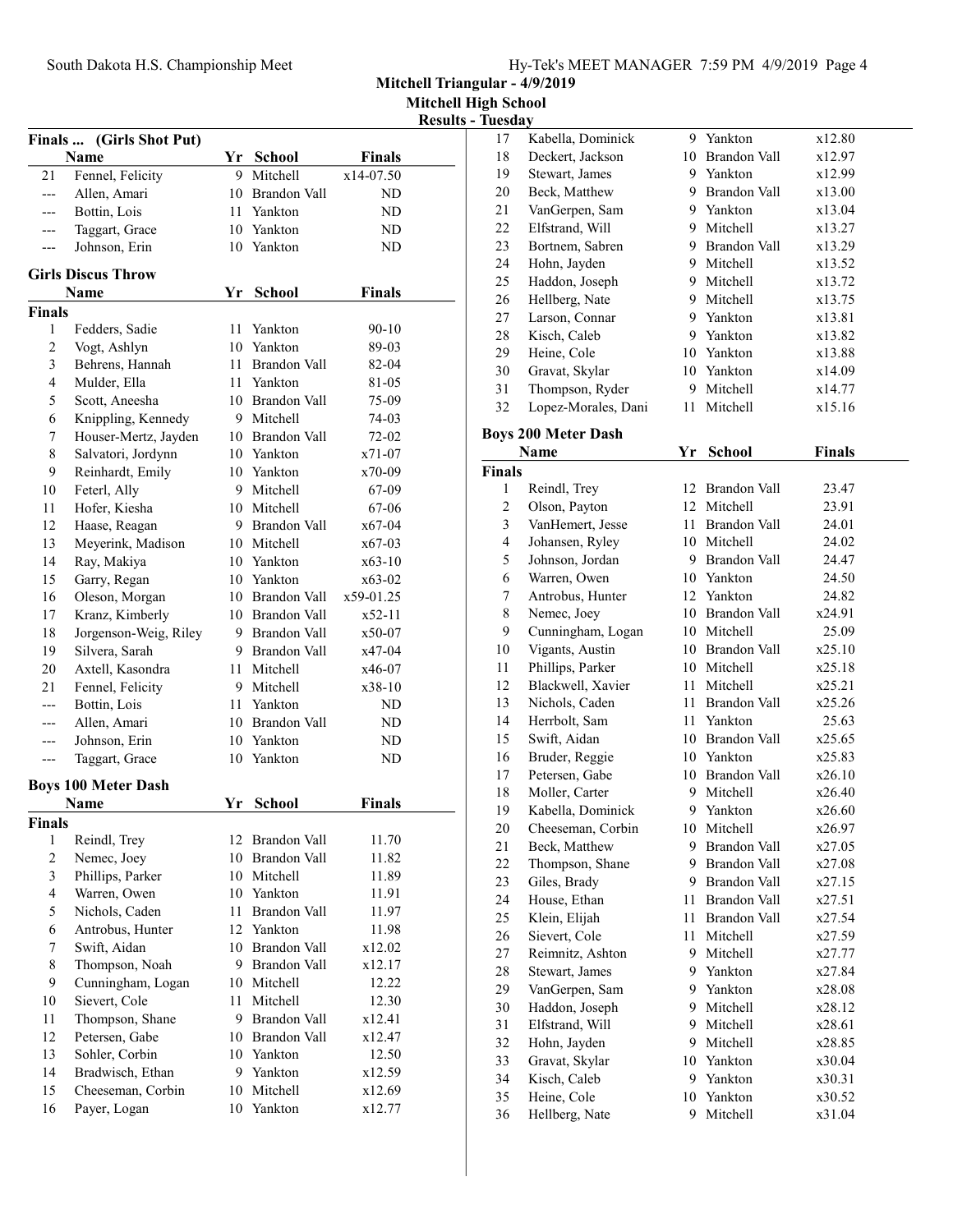Mitchell High School

Results - Tuesday

| (Boys 200 Meter Dash)<br><b>Finals</b> |                                   |    |                 |               |  |  |  |  |
|----------------------------------------|-----------------------------------|----|-----------------|---------------|--|--|--|--|
|                                        | Name                              |    | Yr School       | Finals        |  |  |  |  |
| 37                                     | Lopez-Morales, Dani               | 11 | Mitchell        | x35.21        |  |  |  |  |
|                                        | <b>Boys 400 Meter Dash</b>        |    |                 |               |  |  |  |  |
|                                        | Name                              | Yr | <b>School</b>   | Finals        |  |  |  |  |
| <b>Finals</b>                          |                                   |    |                 |               |  |  |  |  |
| 1                                      | Vigants, Austin                   |    | 10 Brandon Vall | 54.94         |  |  |  |  |
| 2                                      | Sylliaasen, Cole                  |    | 11 Brandon Vall | 55.18         |  |  |  |  |
| 3                                      | Cap, Justin                       |    | 12 Yankton      | 55.64         |  |  |  |  |
| 4                                      | Mashlan, Carson                   |    | 10 Brandon Vall | 56.38         |  |  |  |  |
| 5                                      | Johansen, Ryley                   |    | 10 Mitchell     | 56.94         |  |  |  |  |
| 6                                      | Klatt, Caleb                      |    | 11 Brandon Vall | x57.55        |  |  |  |  |
| 7                                      | Frick, Austin                     |    | 10 Yankton      | 57.66         |  |  |  |  |
| 8                                      | Rumsey, Cole                      |    | 11 Yankton      | 57.94         |  |  |  |  |
| 9                                      | Herrbolt, Sam                     |    | 11 Yankton      | x1:00.51      |  |  |  |  |
| 10                                     | House, Ethan                      |    | 11 Brandon Vall | x1:01.42      |  |  |  |  |
| 11                                     | Petersen, Gabe                    |    | 10 Brandon Vall | x1:01.60      |  |  |  |  |
| 12                                     | Kirchner, Jacob                   |    | 9 Yankton       | x1:01.88      |  |  |  |  |
| 13                                     | Anders, Joseph                    |    | 9 Brandon Vall  | x1:02.24      |  |  |  |  |
| 14                                     | Reimnitz, Ashton                  |    | 9 Mitchell      | 1:04.01       |  |  |  |  |
| 15                                     | Klein, Elijah                     |    | 11 Brandon Vall | x1:04.51      |  |  |  |  |
| 15                                     | Pavlish, Will                     |    | 9 Yankton       | x1:04.51      |  |  |  |  |
| 17                                     | Elfstrand, Will                   |    | 9 Mitchell      | 1:05.32       |  |  |  |  |
| 18                                     | Herbert, Sam                      |    | 9 Yankton       | x1:05.92      |  |  |  |  |
| 19                                     | Parks, Nick                       |    | 12 Mitchell     | x1:06.12      |  |  |  |  |
| 20                                     | Haddon, Joseph                    |    | 9 Mitchell      | x1:06.52      |  |  |  |  |
| 21                                     | Hohn, Jayden                      |    | 9 Mitchell      | x1:08.60      |  |  |  |  |
| 22                                     | Hellberg, Nate                    |    | 9 Mitchell      | x1:09.34      |  |  |  |  |
| 23                                     | Woellner, Erik                    |    | 12 Mitchell     | x1:13.74      |  |  |  |  |
|                                        |                                   |    |                 |               |  |  |  |  |
|                                        | <b>Boys 800 Meter Run</b><br>Name | Yr | School          | <b>Finals</b> |  |  |  |  |
| <b>Finals</b>                          |                                   |    |                 |               |  |  |  |  |
| 1                                      | Lee, Caleb                        |    | 12 Mitchell     | 2:19.93       |  |  |  |  |
| 2                                      | Rumsey, Cole                      |    | 11 Yankton      | 2:19.96       |  |  |  |  |
| 3                                      | Frick, Austin                     |    | 10 Yankton      | 2:22.09       |  |  |  |  |
| 4                                      | Klatt, Caleb                      |    | 11 Brandon Vall | 2:25.23       |  |  |  |  |
| 5                                      | Welker, Mason                     |    | 11 Yankton      | 2:25.47       |  |  |  |  |
| 6                                      | Cap, Justin                       |    | 12 Yankton      | x2:28.21      |  |  |  |  |
| 7                                      | Merchen, Tim                      | 10 | Yankton         | x2:29.23      |  |  |  |  |
| 8                                      | Cutler, Jared                     |    | 10 Yankton      | x2:32.86      |  |  |  |  |
| 9                                      | Bruns, Mason                      |    | 12 Mitchell     | 2:33.70       |  |  |  |  |
| 10                                     | Pooler, Parker                    |    | 10 Yankton      | x2:35.09      |  |  |  |  |
| 11                                     | McGlone, Paul                     |    | 9 Yankton       | x2:35.38      |  |  |  |  |
| 12                                     | Cutler, Garrett                   |    | 10 Yankton      | x2:35.71      |  |  |  |  |
| 13                                     | Singh, Rahul                      |    | 9 Brandon Vall  | 2:37.24       |  |  |  |  |
| 14                                     | Pinkelman, Logan                  |    | 12 Yankton      | x2:38.81      |  |  |  |  |
| 15                                     | Redman, Tristan                   |    | 10 Yankton      | x2:39.66      |  |  |  |  |
| 16                                     | Santi, Jakson                     | 9. | Brandon Vall    | 2:40.09       |  |  |  |  |
| 17                                     | Parks, Nick                       | 12 | Mitchell        | 2:40.71       |  |  |  |  |
| 18                                     | Macarthur, Kurtis                 | 9. | Brandon Vall    | x2:54.15      |  |  |  |  |
| 19                                     | Zuidema, Javon                    |    | 10 Brandon Vall | x2:56.48      |  |  |  |  |
| 20                                     | Woellner, Erik                    | 12 | Mitchell        | x2:57.17      |  |  |  |  |
|                                        |                                   |    |                 |               |  |  |  |  |

|                | <b>Boys 1600 Meter Run</b>    |      |                 |               |
|----------------|-------------------------------|------|-----------------|---------------|
|                | Name                          | Yr   | <b>School</b>   | <b>Finals</b> |
| <b>Finals</b>  |                               |      |                 |               |
| 1              | Hentschel, Zach               | 11   | Brandon Vall    | 4:52.10       |
| 2              | Cheever, Eli                  |      | 11 Brandon Vall | 4:53.55       |
| 3              | Welker, Mason                 |      | 11 Yankton      | 5:03.02       |
| 4              | Peyton, Riley                 |      | 9 Brandon Vall  | 5:10.14       |
| 5              | Merchen, Tim                  |      | 10 Yankton      | 5:11.93       |
| 6              | Dykstra, Zach                 |      | 12 Brandon Vall | x5:15.94      |
| 7              | Thompson, Blake               |      | 11 Brandon Vall | x5:15.96      |
| 8              | Pooler, Parker                |      | 10 Yankton      | 5:19.64       |
| 9              | VanDeBerg, Ben                |      | 9 Brandon Vall  | x5:31.53      |
| 10             | McGlone, Paul                 |      | 9 Yankton       | x5:31.74      |
| 11             | Rasmussen, Laurence           |      | 11 Brandon Vall | x5:43.84      |
| 12             | Pinkelman, Logan              |      | 12 Yankton      | x5:44.87      |
| 13             | Groen, Dustin                 |      | 10 Brandon Vall | x5:55.43      |
| 14             | Schneider, Brian              |      | 9 Brandon Vall  | x5:57.18      |
|                | <b>Boys 3200 Meter Run</b>    |      |                 |               |
|                | Name                          | Yr   | <b>School</b>   | <b>Finals</b> |
| <b>Finals</b>  |                               |      |                 |               |
| 1              | Hentschel, Zach               | 11   | Brandon Vall    | 10:53.28      |
| 2              | Fedde, Zach                   |      | 8 Yankton       | 10:58.87      |
| 3              | Kleinschmidt, Tre             |      | 10 Yankton      | 11:19.74      |
| 4              | House, Aaron                  |      | 10 Brandon Vall | 11:54.30      |
| 5              | Dutson, Dakota                | 9    | Brandon Vall    | 12:43.78      |
|                | <b>Boys 110 Meter Hurdles</b> |      |                 |               |
|                | Name                          | Yr   | School          | Finals        |
| <b>Finals</b>  |                               |      |                 |               |
| 1              | VanHemert, Jesse              |      | 11 Brandon Vall | 15.93         |
| 2              | Kitchens, Isaac               |      | 11 Mitchell     | 16.54         |
| 3              | Pfeiffer, Levi                |      | 10 Brandon Vall | 17.60         |
| 4              | Donahoe, Jeremiah             |      | 9 Brandon Vall  | 18.31         |
| 5              | Lillie, Kyler                 |      | 11 Yankton      | 19.25         |
| 6              | Beeson, Paris                 | 11 - | Yankton         | 19.37         |
| 7              | Yaggie, Dylan                 |      | 12 Yankton      | 19.68         |
| 8              | Kosmatka, Jerry               |      | 10 Yankton      | x19.78        |
| 9              | Briest, Kyler                 |      | 9 Brandon Vall  | x21.40        |
| 10             | Boese, Brayden                | 9    | Yankton         | x22.20        |
| 11             | Strom, Jacob                  |      | 11 Yankton      | x23.52        |
|                |                               |      |                 |               |
|                | <b>Boys 300 Meter Hurdles</b> |      |                 |               |
|                | Name                          | Yr   | School          | Finals        |
| <b>Finals</b>  |                               |      |                 |               |
| 1              | VanHemert, Jesse              | 11   | Brandon Vall    | 41.13         |
| $\mathfrak{2}$ | Pfeiffer, Levi                |      | 10 Brandon Vall | 45.25         |
| 3              | Donahoe, Jeremiah             |      | 9 Brandon Vall  | 45.61         |
| 4              | Lillie, Kyler                 |      | 11 Yankton      | 46.54         |
| 5              | Kitchens, Isaac               | 11 - | Mitchell        | 47.79         |
| 6              | Yaggie, Dylan                 |      | 12 Yankton      | 49.55         |
| 7              | Schelske, Kole                |      | 9 Mitchell      | 50.65         |
| 8              | Briest, Kyler                 |      | 9 Brandon Vall  | x50.85        |
| 9              | Moller, Carter                |      | 9 Mitchell      | 51.10         |
| 10             | Beeson, Paris                 | 11   | Yankton         | 51.55         |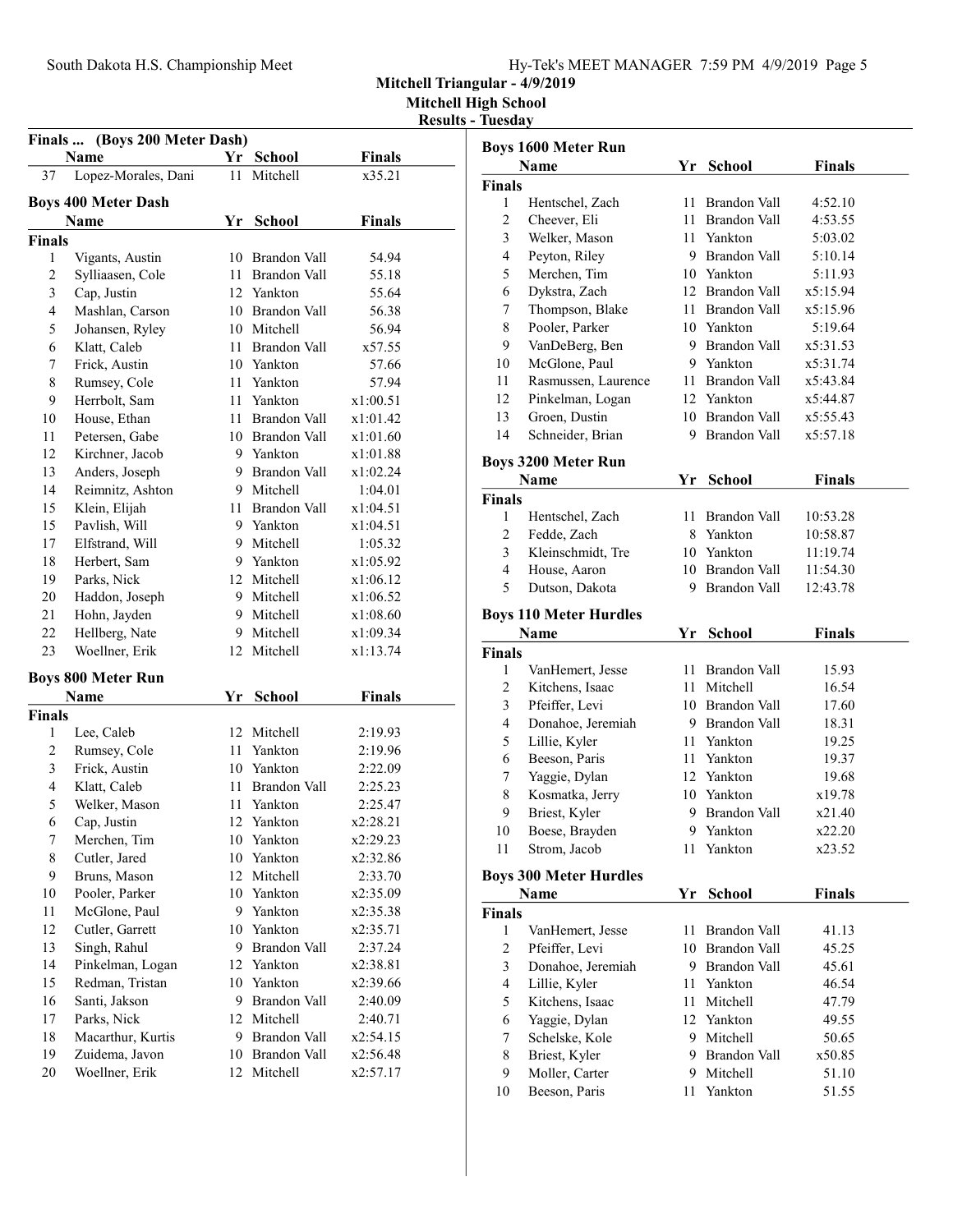| South Dakota H.S. Championship Meet | Hy-Tek's MEET MANAGER 7:59 PM 4/9/2019 Page 6 |  |  |
|-------------------------------------|-----------------------------------------------|--|--|
|                                     |                                               |  |  |

Mitchell High School  $\overline{\textbf{s}}$  - Tues

|                |                                                 |         |                          |                         | <b>Results</b> |
|----------------|-------------------------------------------------|---------|--------------------------|-------------------------|----------------|
|                | Finals  (Boys 300 Meter Hurdles)<br><b>Name</b> |         |                          |                         |                |
|                |                                                 | Yr      | <b>School</b><br>Yankton | <b>Finals</b><br>x51.79 |                |
| 11             | Kosmatka, Jerry                                 | 10<br>9 |                          | x53.10                  |                |
| 12<br>13       | Boese, Brayden<br>Strom, Jacob                  |         | Yankton                  |                         |                |
|                |                                                 |         | 11 Yankton               | x54.53                  |                |
| 14             | Mcnatt, Corbin                                  |         | 9 Yankton                | x55.41                  |                |
| 15             | Tramp, Jace                                     | 9.      | Yankton                  | x1:02.63                |                |
|                | <b>Boys 4x100 Meter Relay</b>                   |         |                          |                         |                |
|                | <b>Team</b>                                     |         | <b>Relay</b>             | Finals                  |                |
| Finals         |                                                 |         |                          |                         |                |
| 1              | Brandon Valley                                  |         |                          | 46.57                   |                |
|                | 1) Johnson, Tate 10                             |         |                          | 2) Johnson, Jordan 9    |                |
| 2              | 3) Mutschelknaus, Mark 10<br>Mitchell           |         | 4) Rolfson, Mason 10     |                         |                |
|                | 1) Phillips, Parker 10                          |         |                          | 2) Blackwell, Xavier 11 |                |
|                | 3) Cunningham, Logan 10                         |         |                          | 4) Olson, Payton 12     |                |
| 3              | Yankton                                         |         |                          | 49.63                   |                |
|                | 1) Bradwisch, Ethan 9                           |         |                          | 2) Binde, Reid 10       |                |
|                | 3) Eichacker, Ryan 11                           |         |                          | 4) LaFave, Thomas 11    |                |
| 4              | Yankton                                         |         | B                        | x51.38                  |                |
|                | 1) Supurgeci, Jaden 9                           |         |                          | 2) Stewart, James 9     |                |
|                | 3) Pederson, Austin 9                           |         |                          | 4) Kampschoff, Sam 9    |                |
|                |                                                 |         |                          |                         |                |
|                | <b>Boys 4x200 Meter Relay</b><br>Team           |         |                          | Finals                  |                |
| <b>Finals</b>  |                                                 |         | <b>Relay</b>             |                         |                |
| 1              | Mitchell                                        |         |                          | 1:38.93                 |                |
|                |                                                 |         |                          |                         |                |
|                | 1) Phillips, Parker 10                          |         |                          | 2) Blackwell, Xavier 11 |                |
|                | 3) Olson, Payton 12                             |         |                          | 4) Johansen, Ryley 10   |                |
| $\overline{c}$ | <b>Brandon Valley</b>                           |         |                          | 1:40.04                 |                |
|                | 1) Johnson, Tate 10                             |         |                          | 2) Johnson, Jordan 9    |                |
|                | 3) Mutschelknaus, Mark 10                       |         |                          | 4) Rolfson, Mason 10    |                |
| 3              | Yankton                                         |         |                          | 1:40.74                 |                |
|                | 1) Eichacker, Ryan 11                           |         |                          | 2) Fortner, Gavin 9     |                |
|                | 3) Antrobus, Hunter 12                          |         |                          | 4) Mors, Matthew 10     |                |
| 4              | Yankton                                         |         | Β                        | x1:43.02                |                |
|                | 1) Sohler, Corbin 10                            |         |                          | 2) Pederson, Brodey 10  |                |
|                | 3) LaFave, Thomas 11                            |         |                          | 4) Binde, Reid 10       |                |
|                | <b>Boys 4x400 Meter Relay</b>                   |         |                          |                         |                |
|                | Team                                            |         | <b>Relay</b>             | Finals                  |                |
| <b>Finals</b>  |                                                 |         |                          |                         |                |
| 1              | <b>Brandon Valley</b>                           |         | В                        | x3:44.87                |                |
|                | 1) Reindl, Trey 12                              |         |                          | 2) Mashlan, Carson 10   |                |
|                | 3) Sylliaasen, Cole 11                          |         |                          | 4) VanHemert, Jesse 11  |                |
| 2              | <b>Brandon Valley</b>                           |         |                          | 3:49.96                 |                |
|                | 1) Thompson, Noah 9                             |         |                          | 2) Vigants, Austin 10   |                |
|                | 3) Pfeiffer, Levi 10                            |         |                          | 4) Donahoe, Jeremiah 9  |                |
| 3              | Yankton                                         |         |                          | 3:51.84                 |                |
|                | 1) Fortner, Gavin 9                             |         |                          | 2) Cap, Justin 12       |                |
|                | 3) Rumsey, Cole 11                              |         |                          | 4) Eichacker, Ryan 11   |                |
| 4              | Yankton                                         |         | C                        | x4:09.04                |                |
|                | 1) Frick, Austin 10                             |         |                          | 2) Pavlish, Will 9      |                |
|                | 3) Welker, Mason 11                             |         |                          | 4) Herbert, Sam 9       |                |
|                |                                                 |         |                          |                         |                |
|                |                                                 |         |                          |                         |                |

|                | Tuesday                        |                         |                       |                           |
|----------------|--------------------------------|-------------------------|-----------------------|---------------------------|
| 5              | Mitchell                       |                         |                       | 4:09.72                   |
|                | 1) Kitchens, Isaac 11          | 2) Blackwell, Xavier 11 |                       |                           |
|                | 3) Cunningham, Logan 10        |                         | 4) Lee, Caleb 12      |                           |
| 6              | Yankton                        |                         | B                     | x4:33.74                  |
|                | 1) Supurgeci, Jaden 9          |                         | 2) Kirchner, Jacob 9  |                           |
|                | 3) Kampschoff, Sam 9           |                         |                       | 4) Cornemann, Cooper 11   |
|                |                                |                         |                       |                           |
|                | <b>Boys 4x800 Meter Relay</b>  |                         |                       |                           |
|                | Team                           |                         | <b>Relay</b>          | <b>Finals</b>             |
| <b>Finals</b>  |                                |                         |                       |                           |
| 1              | Yankton                        |                         |                       | 9:44.49                   |
|                | 1) Pavlish, Will 9             |                         | 2) Kirchner, Jacob 9  |                           |
|                | 3) Herbert, Sam 9              |                         |                       | 4) Kleinschmidt, Tre 10   |
|                |                                |                         |                       |                           |
|                | <b>Boys 1600 Sprint Medley</b> |                         |                       |                           |
|                | Team                           |                         | <b>Relay</b>          | <b>Finals</b>             |
| <b>Finals</b>  |                                |                         |                       |                           |
| 1              | Yankton                        |                         |                       | 4:17.86                   |
|                | 1) Bradwisch, Ethan 9          |                         | 2) Supurgeci, Jaden 9 |                           |
|                | 3) Pederson, Austin 9          |                         | 4) Fedde, Zach 8      |                           |
| 2              | <b>Brandon Valley</b>          |                         |                       | 4:18.10                   |
|                | 1) Johnson, Tate 10            |                         |                       | 2) Mutschelknaus, Mark 10 |
|                | 3) Deckert, Jackson 10         |                         |                       | 4) Thompson, Blake 11     |
|                |                                |                         |                       |                           |
|                | <b>Boys High Jump</b>          |                         |                       |                           |
|                | Name                           | Yr                      | <b>School</b>         | <b>Finals</b>             |
| <b>Finals</b>  |                                |                         |                       |                           |
| 1              | McCann, Ty                     | 11                      | <b>Brandon Vall</b>   | 5-10.00                   |
| 2              | Johansen, Ryley                |                         | 10 Mitchell           | 5-08.00                   |
| 3              | Sievert, Cole                  |                         | 11 Mitchell           | 5-06.00                   |
| 4              | Raab, Max                      |                         | 10 Yankton            | 5-02.00                   |
| 5              | Moller, Carter                 |                         | 9 Mitchell            | J5-02.00                  |
| 6              | Gokie, Joe                     |                         | 9 Yankton             | 5-00.00                   |
| 6              | Larson, Jacob                  |                         | 9 Yankton             | 5-00.00                   |
|                | Giles, Brady                   |                         | 9 Brandon Vall        | NH                        |
|                | Schelske, Kole                 |                         | 9 Mitchell            | NH                        |
|                | Mors, Matthew                  |                         | 10 Yankton            | NH                        |
|                | Olthoff, Carter                |                         | 12 Brandon Vall       | NH                        |
|                |                                |                         | 9 Brandon Vall        |                           |
|                | Thompson, Noah                 |                         |                       | NΗ                        |
| ---            | McManus, Mason                 |                         | 9 Brandon Vall        | NΗ                        |
|                | <b>Boys Pole Vault</b>         |                         |                       |                           |
|                | Name                           | Yr                      | <b>School</b>         | <b>Finals</b>             |
| <b>Finals</b>  |                                |                         |                       |                           |
| 1              | Carpenter, Sutton              |                         | 12 Mitchell           | 12-06.00                  |
| $\overline{c}$ | Jellis, Devan                  |                         | 10 Brandon Vall       | 11-00.00                  |
| 3              | Lacey, Ethan                   |                         | 10 Brandon Vall       | 10-00.00                  |
|                |                                |                         | 10 Yankton            | J10-00.00                 |
|                |                                |                         |                       |                           |
| 4              | Cutler, Garrett                |                         |                       |                           |
| 4              | Westcott, Tyler                |                         | 10 Brandon Vall       | J10-00.00                 |
| 6              | Reimnitz, Ashton               |                         | 9 Mitchell            | J10-00.00                 |
| 7              | Swift, Aidan                   |                         | 10 Brandon Vall       | x9-00.00                  |
| 7              | Cutler, Jared                  |                         | 10 Yankton            | $9 - 00.00$               |
|                | Bradwisch, Ethan               |                         | 9 Yankton             | NH                        |
|                | Redman, Tristan                |                         | 10 Yankton            | NH                        |
|                | Neu, Zach                      |                         | 10 Yankton            | NH                        |
|                | Jones, Sam                     | 12                      | Mitchell              | NH                        |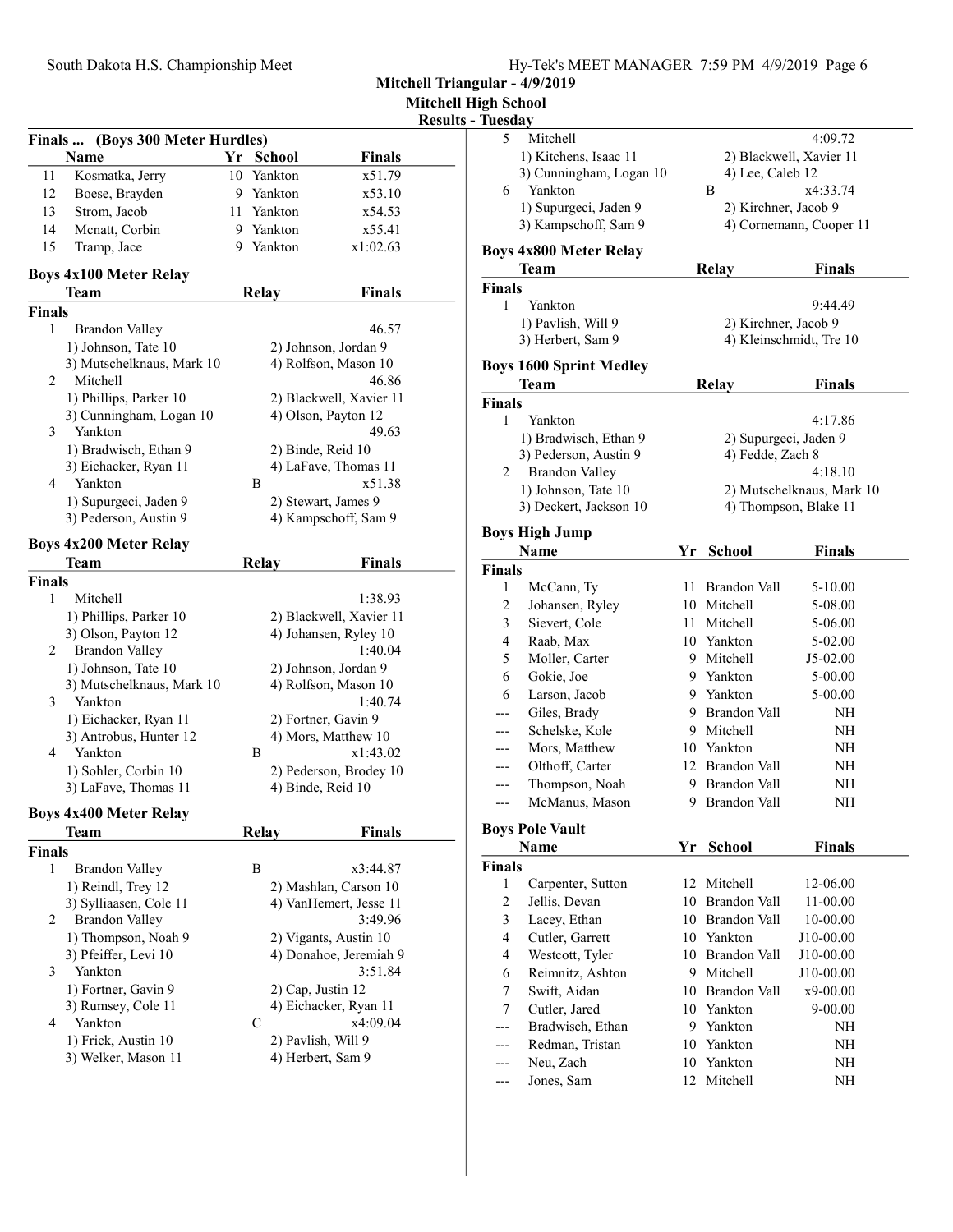gh School  $\bar{\Gamma}$ uesday

|                |                           |    |                 |               | <b>Mitchell Hight</b><br>Results - 7 |
|----------------|---------------------------|----|-----------------|---------------|--------------------------------------|
|                | Finals  (Boys Pole Vault) |    |                 |               |                                      |
|                | Name                      |    | Yr School       | <b>Finals</b> |                                      |
|                | Tellinghuisen, Ethan      |    | 12 Brandon Vall | NH            |                                      |
| ---            | Peschel, Konnor           |    | 9 Brandon Vall  | NН            |                                      |
|                | Klinckhammer, Isaac       |    | 10 Brandon Vall | NΗ            |                                      |
|                | <b>Boys Long Jump</b>     |    |                 |               |                                      |
|                | Name                      | Yr | <b>School</b>   | Finals        |                                      |
| Finals         |                           |    |                 |               |                                      |
| 1              | Blok, Jordan              |    | 12 Brandon Vall | 19-01.00      |                                      |
| $\mathfrak{2}$ | Mors, Matthew             |    | 10 Yankton      | 18-09.50      |                                      |
| 3              | Olson, Payton             |    | 12 Mitchell     | 18-08.50      |                                      |
| 4              | Lacey, Ethan              |    | 10 Brandon Vall | 18-01.50      |                                      |
| 5              | Bruder, Reggie            |    | 10 Yankton      | 17-07.50      |                                      |
| 6              | Swift, Aidan              |    | 10 Brandon Vall | 17-05.00      |                                      |
| 7              | Sievert, Cole             |    | 11 Mitchell     | 17-04.50      |                                      |
| $\,$ $\,$      | Thompson, Noah            |    | 9 Brandon Vall  | x16-09.00     |                                      |
| 9              | Feser, Aiden              |    | 10 Yankton      | 16-04.00      |                                      |
| 10             | Nichols, Caden            |    | 11 Brandon Vall | x16-00.00     |                                      |
| 11             | Gokie, Joe                |    | 9 Yankton       | x15-04.00     |                                      |
| 11             | Schelske, Kole            |    | 9 Mitchell      | 15-04.00      |                                      |
| 13             | Larson, Jacob             |    | 9 Yankton       | x15-00.00     |                                      |
| 14             | Anders, Joseph            |    | 9 Brandon Vall  | x14-08.00     |                                      |
| 15             | Cheeseman, Corbin         |    | 10 Mitchell     | x14-06.00     |                                      |
| 16             | Cornemann, Cooper         |    | 11 Yankton      | x14-04.00     |                                      |
| 17             | Bortnem, Sabren           |    | 9 Brandon Vall  | x14-01.50     |                                      |
| 17             | Haselhorst, Gavin         |    | 9 Yankton       | x14-01.50     |                                      |
| ---            | Hagemeyer, Cody           |    | 11 Mitchell     | ND            |                                      |
| ---            | Haddon, Joseph            |    | 9 Mitchell      | ND            |                                      |
| ---            | McManus, Mason            | 9. | Brandon Vall    | ND.           |                                      |
|                | <b>Boys Triple Jump</b>   |    |                 |               |                                      |
|                | Name                      | Yr | School          | Finals        |                                      |
| Finals         |                           |    |                 |               |                                      |
| 1              | Blok, Jordan              |    | 12 Brandon Vall | 36-05.00      |                                      |
| $\sqrt{2}$     | Lacey, Ethan              |    | 10 Brandon Vall | 35-09.00      |                                      |
| 3              | Larson, Jacob             |    | 9 Yankton       | 34-03.00      |                                      |
| 4              | Gokie, Joe                |    | 9 Yankton       | 33-07.00      |                                      |
| 5              | Anders, Joseph            | 9  | Brandon Vall    | 33-06.00      |                                      |
| 6              | Cheeseman, Corbin         | 10 | Mitchell        | 31-11.50      |                                      |
| 7              | Haselhorst, Gavin         | 9. | Yankton         | 30-01.50      |                                      |
| $\,$ $\,$      | Raab, Max                 | 10 | Yankton         | x29-01.00     |                                      |
| 9              | Bruder, Reggie            | 10 | Yankton         | xJ29-01.00    |                                      |
| --             | McManus, Mason            | 9  | Brandon Vall    | ND            |                                      |
|                | <b>Boys Shot Put</b>      |    |                 |               |                                      |
|                | Name                      | Yr | <b>School</b>   | Finals        |                                      |
| Finals         |                           |    |                 |               |                                      |
| 1              | Kolbeck, Alex             | 12 | Brandon Vall    | 45-09.00      |                                      |
| $\sqrt{2}$     | Winter, Wyatt             | 10 | Mitchell        | 42-04.50      |                                      |
| 3              | Rutledge, Bodie           | 9  | Yankton         | 41-11.00      |                                      |

4 Grode, Quinn 12 Brandon Vall 41-03.00<br>5 Bennett, Zach 11 Brandon Vall 40-03.00

6 x39-09.50 Roggow, Zach 11 Brandon Vall 7 Haak, Carson 9 Yankton 39-09.00<br>8 Ruzicka, Mason 10 Yankton 39-04.00

8 Ruzicka, Mason

11 Brandon Vall 40-03.00

| 9                       | Bullis-Rodriguez, Isaac          | 11 | Brandon Vall                     | x38-05.50         |  |
|-------------------------|----------------------------------|----|----------------------------------|-------------------|--|
| $10\,$                  | Lembcke, Sam                     | 11 | Brandon Vall                     | x38-05.00         |  |
| 11                      | Mullet, Jaxen                    |    | 10 Brandon Vall                  | x37-10.25         |  |
| 12                      | Jennings, Austin                 |    | 12 Mitchell                      | 37-05.00          |  |
| 13                      | Pease, Will                      |    | 12 Yankton                       | x37-03.50         |  |
| 14                      | Street, Jared                    | 12 | Mitchell                         | 37-00.00          |  |
| 15                      | Kraft, Tyler                     |    | 12 Yankton                       | x36-01.00         |  |
| 16                      | Chapman, Ryan                    |    | 9 Mitchell                       | x35-08.00         |  |
| 17                      | Christensen, Brodie              |    | 10 Yankton                       | x33-10.50         |  |
| 18                      | LaPointe, Dylan                  |    | 10 Yankton                       | x33-09.50         |  |
| 19                      | Dangler, Bryce                   |    | 12 Yankton                       | x33-08.00         |  |
| 20                      | Vanderbush, Jared                |    | 11 Brandon Vall                  | x32-02.00         |  |
| 21                      | Andrus, Bryson                   |    | 10 Yankton                       | x31-05.25         |  |
| 22                      | Harkema, Logan                   |    | 9 Brandon Vall                   | x31-01.00         |  |
| 23                      | Vieth, Adam                      |    | 12 Mitchell                      | x30-09.00         |  |
| 24                      | Klein, Sam                       |    | 9 Brandon Vall                   | x30-08.50         |  |
| 25                      | Miller, Daunte                   |    | 10 Brandon Vall                  | x30-06.00         |  |
| 26                      | Christ, Ashton                   |    | 10 Yankton                       | x30-00.50         |  |
| 27                      | Tucker, Dominic                  |    | 9 Brandon Vall                   | x29-11.50         |  |
| 28                      | Dolejsi, Cole                    |    | 12 Yankton                       | x29-09.50         |  |
| 29                      | Smith, Brady                     |    | 10 Yankton                       | x29-09.00         |  |
| 29                      | Vis, Isaac                       |    | 10 Brandon Vall                  | x29-09.00         |  |
| 31                      | Weaver, Devon                    |    | 10 Mitchell                      | x29-07.00         |  |
| 32                      | Reyes, Miguel                    |    | 12 Mitchell                      | x29-05.50         |  |
| 33                      | Alexander, Max                   |    | 12 Mitchell                      | x29-03.00         |  |
| 34                      | Kapla, Eli                       |    | 10 Yankton                       | x28-06.00         |  |
| 35                      | Richey, Dylan                    | 9. | Mitchell                         | x28-05.50         |  |
| 36                      | Ahrens, Dillion                  |    | 10 Yankton                       | x28-03.00         |  |
| 37                      | McKee, Zach                      |    | 10 Yankton                       | x27-01.00         |  |
| 38                      | Koster, Gaige                    |    | 10 Yankton                       | x27-00.50         |  |
| 39                      | Reyelts, Marquis                 | 9. | Mitchell                         | x25-09.00         |  |
| 40                      | Reyes, Eduardo                   |    | 12 Mitchell                      | x25-07.75         |  |
| 41                      | Kurtenbach, Adam                 |    | 10 Yankton                       | x24-02.00         |  |
| 42                      | Merkel, Landon                   |    | 11 Brandon Vall                  | x23-09.75         |  |
| 43                      | Dvorak, Gabriel                  |    | 9 Brandon Vall                   | x22-08.00         |  |
| ---                     | Steppat, Curtis                  |    | 10 Yankton                       | ND                |  |
| $---$                   | Lightner, Jayden                 |    | 10 Yankton                       | ND                |  |
| ---                     | Potts, Colton                    |    | 10 Yankton                       | ND                |  |
| ---                     | Kapla, Jace                      | 10 | Yankton                          | ND                |  |
|                         | Thorsted, Christian              |    | 10 Yankton                       | ND                |  |
|                         | Leonard, Zavier                  |    | 10 Yankton                       | ND                |  |
| <u></u>                 | Postma, Korbin                   |    | 11 Yankton                       | ND                |  |
|                         | Weber, Cael                      |    | 9 Brandon Vall                   | ND                |  |
| ---                     | Winne, Levi                      |    | 12 Mitchell                      | ND                |  |
| ---                     | Jones, Eli                       |    | 10 Yankton                       | ND                |  |
|                         | <b>Boys Discus Throw</b>         |    |                                  |                   |  |
|                         | <b>Name</b>                      | Yr | School                           | <b>Finals</b>     |  |
| Finals                  |                                  |    |                                  |                   |  |
| 1                       | Sorenson, Jorey                  | 11 | <b>Brandon Vall</b>              | 138-09            |  |
| $\mathfrak{2}$          | Weber, Burke                     |    | 12 Brandon Vall                  | 126-11            |  |
| $\overline{\mathbf{3}}$ | Swenson, Drake                   |    | 10 Brandon Vall                  | 124-09            |  |
| $\overline{4}$          | Kolbeck, Alex                    |    | 12 Brandon Vall                  | x118-05           |  |
| 5                       | Grode, Quinn                     |    | 12 Brandon Vall                  | x116-09           |  |
|                         |                                  |    |                                  |                   |  |
|                         |                                  |    |                                  |                   |  |
| $\epsilon$<br>7         | Rutledge, Bodie<br>Bennett, Zach | 11 | 9 Yankton<br><b>Brandon Vall</b> | 109-00<br>x106-03 |  |